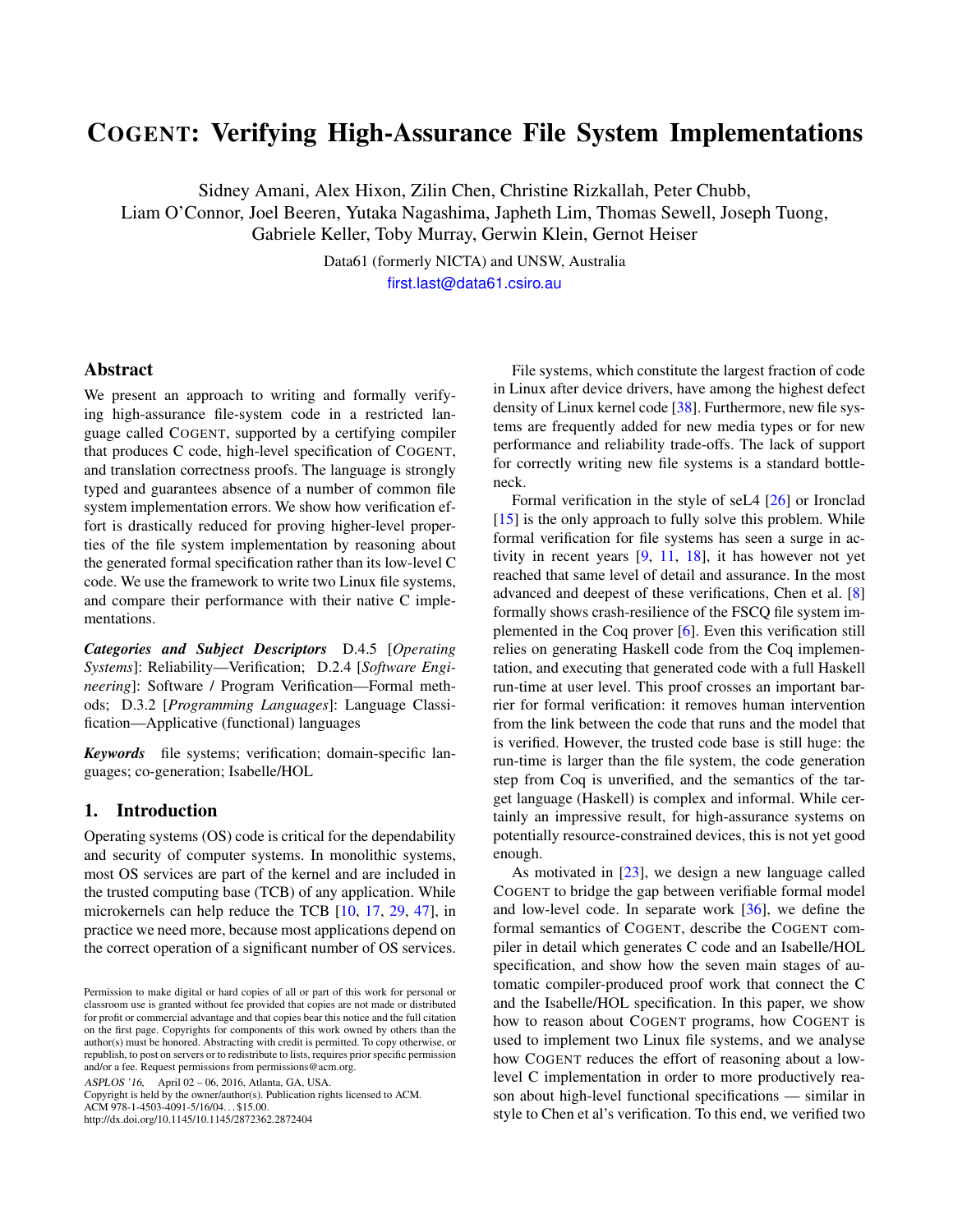high-level functional correctness properties of one of the two Linux file systems. These are properties that would form key building blocks in, for instance, a proof of crash resilience.

COGENT goes further than just bridging the gap from model to code. It also provides tools for file system programmers *without any formal verification expertise* to *provably* avoid common errors: The language is type safe, i.e. the type system is strictly enforced. The compiler and type system in turn enforces basics like memory safety, but also the absence of any undefined behaviour on the C level, null pointer dereferences, buffer overflows, memory leaks, and pointer mismanagement in error handling. Mismanagement of pointers in error-handling code is a wide-spread problem in Linux file systems specifically  $[41]$ , and Saha et al.  $[42]$  shows that file systems have among the highest density of error-handling code in Linux. In the verification of seL4, a significant fraction of the overall effort went into proving absence of such errors [\[25\]](#page-12-9) – COGENT's *linear type system* [\[49\]](#page-13-2) provides this for free and assists the programmer with memory allocation handling. Memory safety and memory leaks are problems with file systems, but also more generally in systems code [\[43\]](#page-13-3). The infamous Heartbleed bug for instance, was a buffer overflow [\[16\]](#page-12-10), the recent "goto-fail" defect in Apple's SSL/TLS implementation was an error-handling problem obscured by gotos in an if-cascade [\[37\]](#page-12-11), and the recent memory leak in Android Lollipop also was part of error-handling code [\[30\]](#page-12-12). All of these problems are prevented on the language level by COGENT, and are enforced by its certifying compiler. Few other languages come with type-system guarantees that address problems like memory leaks without significant overhead or large language run-times (e.g. Rust), and none come with a formal semantics and a machinechecked proof of their guarantees.

COGENT compiles to straight C code that can be compiled by gcc or CompCert [\[27,](#page-12-13) [28\]](#page-12-14). The generated C code also falls into the fragment understood by Sewell et al.'s gcc translation validation tool [\[46\]](#page-13-4), providing a pathway to extend the verification all the way to binary level if needed. We designed COGENT with the code patterns and common errors in Linux file systems in mind. As detailed in separate work [\[36\]](#page-12-7), its semantics is sequential (allowing asynchronous I/O, but not full concurrency), restricted to total functions, and contains no built-in loops or recursion. This simplifies reasoning, both for the compiler and on top of the language. Iterators, external abstract functions, and types that rely on sharing, are implemented in a formally modelled foreign function interface, supported by a custom templatestyle C extension. In our file system implementation, a small library of abstract data types (ADTs) and iterators is sufficient, and the foreign-function interface is powerful enough to provide interoperability with an existing red-black tree implementation in C.

In summary, we make the following contributions:

- 1. We demonstrate the use of COGENT for implementing actual file systems [\(Section 3\)](#page-3-0).
- 2. We present proofs of high-level correctness properties of a file system implemented in COGENT and discuss how COGENT facilitates such proofs [\(Section 4\)](#page-5-0).
- 3. We discuss the effort involved in implementing file systems with verified properties in COGENT [\(Section 5\)](#page-7-0).
- 4. We evaluate the COGENT-implemented file systems against their native C counterparts [\(Section 5\)](#page-7-0).

## <span id="page-1-0"></span>2. Overview of Our Approach

# 2.1 COGENT

COGENT is tailored to writing systems code, with a specific focus on file systems. It is intentionally more restrictive than general-purpose functional languages, to enable the use of efficient and powerful reasoning techniques on its highlevel semantics, to avoid the need for an elaborate language run-time, and to enable the COGENT compiler to output an automatic proof that the C code it generates correctly implements the behaviour of the COGENT program [\[36\]](#page-12-7). In this paper, we further demonstrate how to prove functional correctness of the COGENT program.

COGENT manages to avoid a garbage collector, unlike most existing high-level languages such as Java, Haskell, and OCaml, by implementing a *linear type system* [\[49\]](#page-13-2), which ensures that each linearly typed object is used exactly once. The type system not only provides memory safety, but also makes memory leaks compile-time errors. Traditional pure functional languages, such as Haskell, that disallow side effects, favour frequent copies of dynamically allocated data structures and make it hard to reason about the performance of the generated code. COGENT's linear type system increases performance by allowing the compiled code to modify data structures in-place. The type system supports parametric polymorphism. While doing so might not be an obvious choice for a language geared towards systems programming, it is particularly important in the context of COGENT, which relies on external ADTs to implement data structures that cannot be implemented with linear types.

COGENT also supports higher-order functions. In contrast to general-purpose functional languages, however, all functions in COGENT have to be defined on the top-level. This restriction is necessary to avoid the run-time overhead and heap allocations necessary to implement closures otherwise.

As an example, [Figure 1](#page-2-0) depicts a snippet of CO-GENT from our ext2 implementation, specifically the ext2\_inode\_get() function. This function looks up an inode on disk, given its inode number inum. Lines 3–4 declare the type of this function. It takes 3 arguments: an ExState, which is a reference to an ADT embodying the outside environment of the file system; an FsState, a reference to a COGENT structure that holds the file system state, and a U32, an unsigned 32-bit integer that in this case is the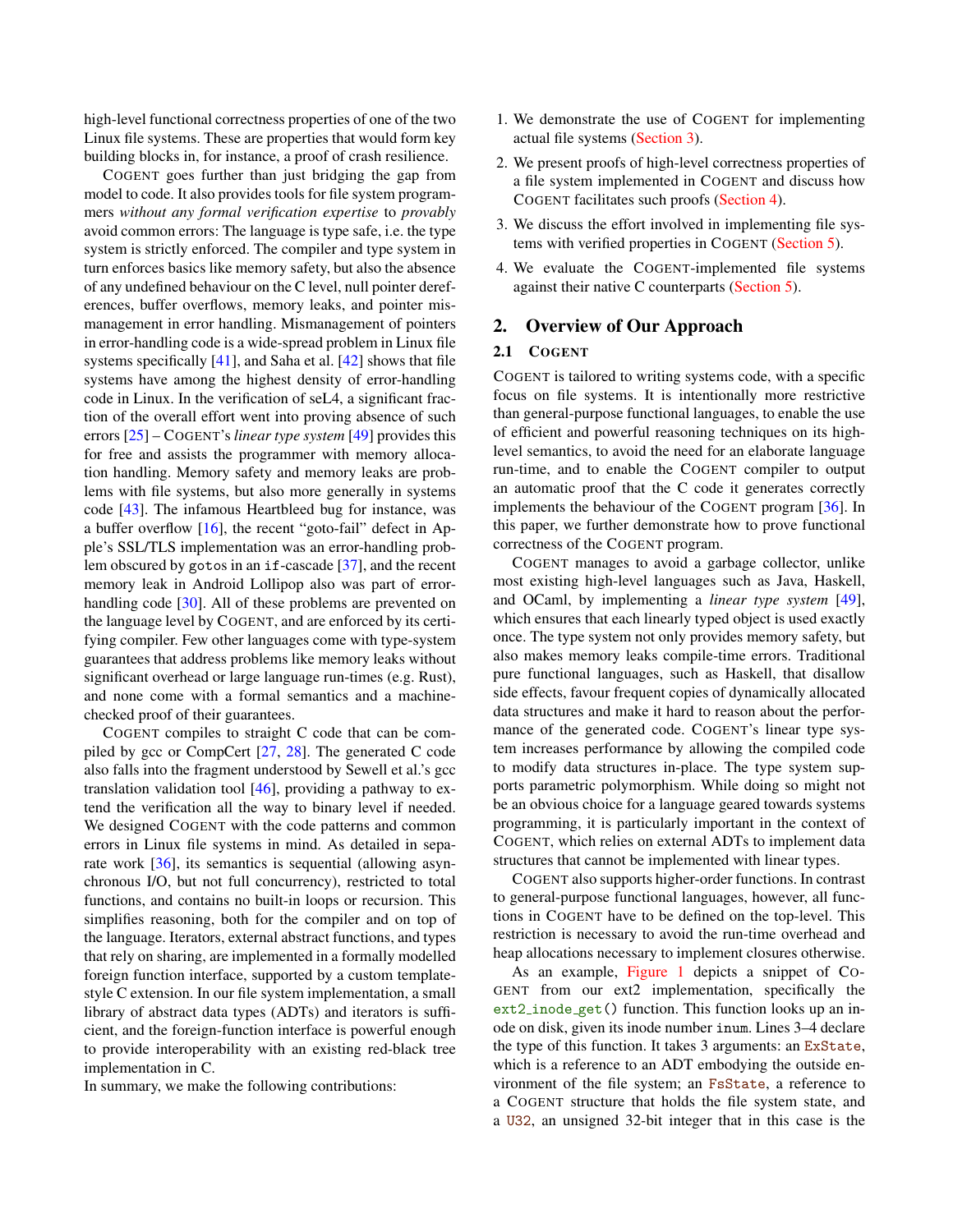```
1 type RR c a b = (c, \langle Success a | Error b \rangle)\overline{2}3 ext2_inode_get : ( ExState , FsState , U32 ) ->
4 RR (ExState, FsState) (VfsInode) (U32)
5 ext2_inode_get ( ex , state , inum ) =
\epsilon let ((ex, state), res) =
      ext2_inode_get_buf (ex, state, inum)
8 in res
9 | Success (buf_blk, offset) ->
10 -- read the inode, from the offset
11 let ((ex, state), res) =
12 deserialise_Inode (ex, state,
13 buf_blk, offset,
14 inum )
15 ! buf blk
16 in res
17 | Success inode ->
18 let ex =
19 osbuffer_destroy (ex, buf_blk)
20 in ((ex, state), Success inode)
21 | Error () ->
22 let ex =
23 osbuffer_destroy (ex, buf_blk)
<sup>24</sup> in ((ex, state), Error eIO)
25 | Error (err) \rightarrow ((ex, state), Error err)
2627 osbuffer_destroy :( ExState , OsBuffer ) -> ExState
```
<span id="page-2-0"></span>Figure 1. Looking up an inode Ext2, in COGENT.

number of the inode to be looked up. It returns a result of type RR (defined on line 1), which is a pair. Its first component c is mandatory data that must always be returned, while the second component is a *tagged union* value which signals whether the function succeeded (Success a) or not (Error b), where a and b are result values for the respective cases. ext2 inode get() (line 4) always returns both the ExState and FsState; when successful it also returns a VfsInode reference to the looked-up inode; otherwise it instead returns also a U32 error code.

ext2 inode get() first calls (line 6–7) the COGENT function ext2\_inode\_get\_buf(), which, after more calculation, internally calls an ADT function to read the corresponding block from disk. We match (lines 8, 9, 25) on the result res to make a case distinction: for Success (line 9), the result contains a reference buf\_blk to a buffer, plus the offset offset of the inode in that buffer. We use these to deserialise the inode from the buffer into a VfsInode structure.

In this situation, linear types are unnecessarily restrictive. Passing the linear value buf\_blk to deserialise\_Inode() in line 12 would consume it, so deserialise Inode() would have to return it as an additional result for it to be used again later on in the program. This is overly complicated, given that deserialise Inode() never modifies the buffer. The "!" operator (in "!buf\_blk", line 15) allows us temporarily to escape the use-once restriction of the linear type system: it indicates that within the right-hand side of = here, buf\_blk is used read-only and can therefore be referenced multiple times without consuming it. The type system prevents deserialise Inode() from modifying the buffer that is holding the inode being deserialised. Moreover, it ensures that no references to buffer or parts of it can be returned, as this would result in aliasing.

For the Error case (line 25), the result includes an error code that is simply propagated to the caller along with the return values that were mandatory. The Success/Error case distinction is repeated following the attempt to deserialise the inode from the buffer. In either case, the buffer must be released, by calling the ADT function osbuffer destroy(), whose type signature (line 27) suggests it consumes the buffer.

Note that in this function, COGENT's linear type system would flag an error if the buffer buf blk was never released. ext2 inode get() will only type-check if all of the Error cases are handled. Also observe that the mandatory ExState and FsState values are threaded through the function. The ExState value encompasses all external state, and so includes for instance Linux's buffer cache. Because COGENT is a pure functional language, it makes side effects explicit. This means this ExState is passed to osbuffer destroy() explicitly, which then returns a new ExState reference that encompasses the external state of the world after the buffer has been released. This does not mean that large structures are copied at run-time. In practice, COGENT's linear type system allows the ExState update in osbuffer destroy() to be performed in-place. The same is true for the other functions that each consume and return an ExState or FsState.

It is obvious from [Figure 1](#page-2-0) that COGENT's current surface syntax for error handling is unnecessarily verbose. The textual overhead for the regular error handling pattern can easily be reduced by additional syntactic sugar in a future language iteration without touching the verification infrastructure – we merely focused on verification first.

#### 2.2 COGENT File Systems

We implement two file systems in COGENT, to drive the development of the language and as case studies for automatic proof generation. The first is an almost feature-complete revision 1 ext2 implementation: it passes the Posix File System Test Suite [\[35\]](#page-12-15), except for the ACL and symlink tests (as we have not implemented those features). Its performance is comparable to Linux's native ext2 implementation. For contrast, the second is a new flash file system called BilbyFs [\[23\]](#page-12-6) whose design strikes a balance between the simplicity of JFFS2 and the performance of UBIFS, the two most popular Linux flash file systems.

The COGENT implementations of ext2 and BilbyFs share a common library of ADTs that includes fixed-length arrays for words and structures, simple iterators for implementing for-loops, and COGENT stubs for accessing a range of Linux APIs such as the buffer cache and its native red-black tree implementation, plus iterators for each ADT. The in-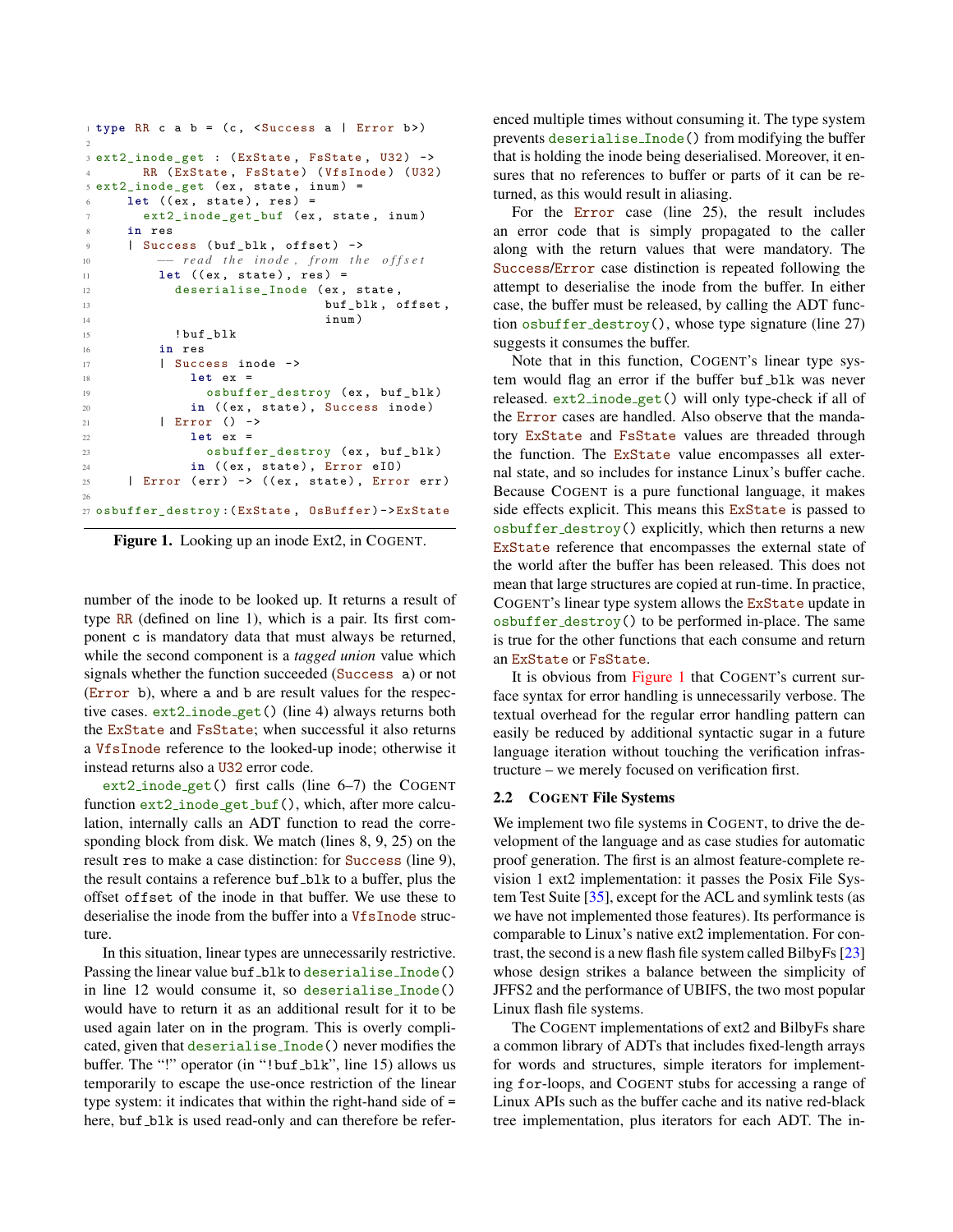

<span id="page-3-1"></span>Figure 2. Code/Proof Co-Generation Process.

terfaces exposed by these ADTs are carefully designed to ensure compatibility with COGENT's linear type system.

For full functional correctness, these ADTs need to be verified separately. We have done so for a smaller instance (the WordArray ADT) to validate the cross-language semantics, but have not verified for instance the red-black tree implementation, although it is certainly feasible to do so. For example, a verification of a red-black tree implementation (although in a higher-order logic and thus not usable in our framework) is part of the Isabelle/HOL [\[34\]](#page-12-16) standard library.

The ext2 implementation showcases COGENT's ability to enable the re-engineering of existing file systems, and thus its potential to provide an incremental upgrade path to increase the reliability of existing systems code. BilbyFs, on the other hand, provides a glimpse of how to design and engineer new file systems that are not only performant, but amenable to being verified as correct against a high-level specification of file system correctness. To this end, BilbyFs pursues aggressive modular decomposition, whereas the structure of the ext2 implementation mirrors that of its native Linux counterpart. [Section 3](#page-3-0) presents the two file systems in more detail.

#### <span id="page-3-2"></span>2.3 Automatic Code/Proof Co-Generation

Details of the code/proof co-generation form the topic of separate work [\[36\]](#page-12-7). We provide a brief summary below.

[Figure 2](#page-3-1) shows the code and proof generation process: the COGENT compiler generates C code, which is then compiled by some C compiler, linking against the ADT library, to produce binary files. Besides the C code, the COGENT compiler also generates a formal specification in Isabelle/HOL that precisely encodes the semantics of the source COGENT program, and a refinement proof that this semantics is correctly implemented by the C code. The specification can be used to prove higher-level properties about the COGENT program.

The generated C code can be compiled by standard compilers such as gcc, and also CompCert. We assign the generated C language subset a semantics, which is from Norrish's *C Parser* [\[50\]](#page-13-5), originally developed for the seL4 verification. Since Norrish's C Parser also supplies the C semantics for Sewell et al.'s gcc translation validation tool [\[46\]](#page-13-4), we can in

future extend the compiler-generated proofs for the C code to the binary level.

The refinement proofs state that every behaviour exhibited by the C code can also be exhibited by the COGENT code and, furthermore, that the C code is always well-defined, including that e.g. the generated C code never dereferences a null pointer, and never causes signed overflow. It also implies that the generated C code is type-safe and memorysafe, meaning the code will never try to dereference an invalid pointer, or try to dereference two aliasing pointers of incompatible types. In conjunction with the COGENT typing proofs, generated by the COGENT compiler for the input program, we get additional guarantees that the generated code handles all error cases, is free of memory leaks, and never *double-free*s a pointer.

These proofs do *not* guarantee, for instance, that the implementation always behaves as a proper file system — e.g. that data written to disk will always be able to be read back. Providing that kind of additional guarantee requires proving the COGENT code functionally correct against a high-level specification of file system functionality.

In later sections, we show how to reason on top of the CO-GENT formal specification in Isabelle/HOL, leveraging CO-GENT's purely functional semantics. Reasoning here is simpler than reasoning on C code directly because the COGENT semantics is represented as pure functions in the logic, making it possible to reason equationally about it via Isabelle's powerful rewriting engine. We return to this point in [Sec](#page-5-0)[tion 4.](#page-5-0)

If desired, one could further formalise different logics on top of our generated COGENT specification to further simplify reasoning about different domain-specific properties. For example, a Crash Hoare Logic [\[8\]](#page-11-3) to simplify reasoning about crash safety.

## <span id="page-3-0"></span>3. File Systems in COGENT

As mentioned in [Section 2,](#page-1-0) we have implemented two file systems in COGENT: an ext2 implementation, and a new raw flash file system called BilbyFs. Both file system implementations sit below Linux's virtual file system switch (VFS) module, using C stub code to provide the top-level entry points expected by the VFS. These C stubs call directly into the top-level COGENT functions that implement each file system, using locking to prevent two COGENT functions from executing concurrently (because our current verification technology does not support concurrency).

An ADT provides a common interface to the VFS within COGENT, while each file system uses a separate ADT for interfacing with the physical storage medium, as these differ between the two. Both ADTs capture all relevant properties of the underlying media, and should be fully re-usable for other file systems targeting the same media.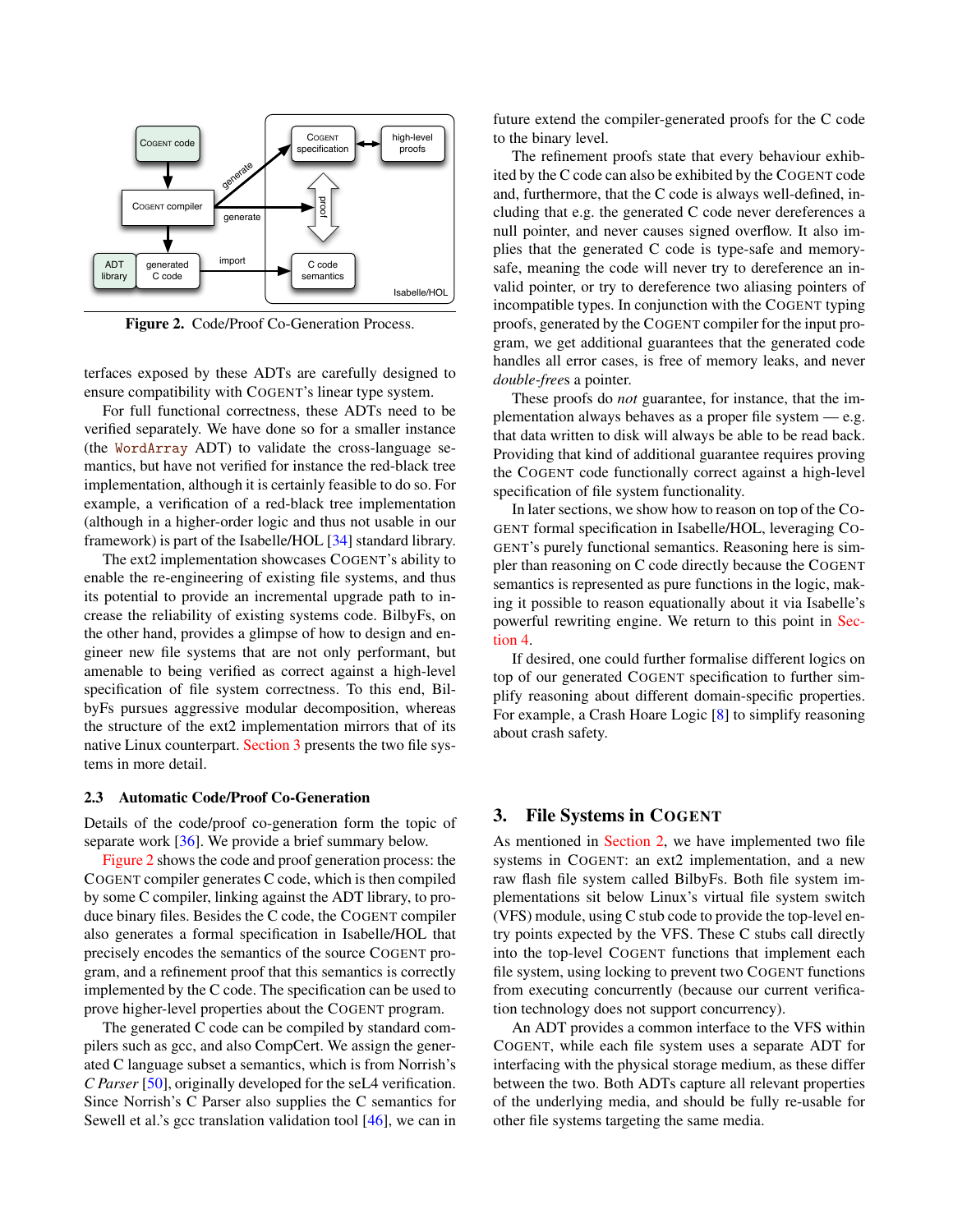#### 3.1 ext2

ext2 is a well-known file system for block devices. While on large block devices it has long been supplanted by journaling file systems, which provide better reliability guarantees in the event of a crash, it remains popular for smaller block devices like SD cards and USB flash memory.

The COGENT ext2 implementation follows ext2fs of Linux 3.14.12; essentially we transliterated the Linux implementation into COGENT. This approach tests COGENT's ability to let systems programmers (re)implement their code, and in the process gain (proof-) guaranteed type- and memory-safety, as well as absence of undefined behaviour, missing error cases and memory leaks (as discussed in [Sec](#page-0-0)[tion 1\)](#page-0-0).

In its current state, our ext2 implementation has a number of limitations compared to Linux ext2fs. Each of these is straightforward to remove, except the lock that forces the code to run without concurrency. It emulates an early version (revision 1) of ext2, with 1k blocks and 128byte inodes. It also does not yet support read-ahead or direct-IO, and uses a simpler block allocation algorithm than Linux, so the order of blocks on disk is different, leading to different seek times, and different on-disk fragmentation. The implementation also currently elides extended attributes, quotas, reserved blocks and symlinks; however, none of these features are exercised by the benchmarks presented in [Section 5.](#page-7-0)

#### <span id="page-4-1"></span>3.2 BilbyFs

BilbyFs is meant to serve as a case study in how to design new file systems that are fully verifiable, meaning that not only is their generated C code proved to always implement their COGENT semantics, but that their COGENT semantics can also be verified to satisfy high-level correctness properties, such as full functional correctness against an abstract specification of file system correctness.

Unlike ext2, BilbyFs is not a block device file system. Instead it is a file system for raw flash devices, like those on embedded devices. BilbyFs' design draws inspiration from the two most popular raw flash file systems, JFFS2, which was merged into Linux in 2001; and the newer UBIFS, which was merged in 2008. BilbyFs' design balances the simplicity of JFFS2 with the run-time performance properties of UBIFS. Like each of these file systems, BilbyFs is a log-structured file system. Like JFFS2 and UBIFS, it provides crash-tolerance by structuring flash updates in atomic transactions, and discarding incomplete transactions when re-mounting following a crash.

Like UBIFS, BilbyFs writes data to the flash asynchronously, allowing otherwise small writes to be batched into large transactions to improve metadata packing and throughput [\[19\]](#page-12-17). Like JFFS2, however, BilbyFs eschews storing the flash *index*, which records the on-flash location of each file system object, on the flash. Instead it maintains the index in memory. This means that the index must be re-



<span id="page-4-0"></span>Figure 3. The modular design of BilbyFs.

constructed at mount time, and limits the maximum medium size that can be supported.

As mentioned, BilbyFs' design is rooted in aggressive modular decomposition, to reduce the cost of completing a manual proof of full functional correctness of its COGENT code, building on top of the automatic correctness proofs generated by the COGENT compiler. Recent research [\[32\]](#page-12-18) provides evidence suggesting that the effort required for manual verification scales quadratically with the size of the statement to be proved. This indicates that increasing modularity will reduce the overall verification effort.

BilbyFs' modular design is depicted in [Figure 3.](#page-4-0) At the bottom level, BilbyFs interfaces with Linux's UBI component via a COGENT ADT. It uses UBI to read and write the flash, allowing UBI to handle wear levelling and manage logical erase blocks as it does for UBIFS. The in-memory Index component, one level up, implemented in COGENT, tracks the on-flash address of each file system object. The ObjectStore uses this Index to provide an abstract interface for reading and writing generic objects on flash. To do so it also makes use of the FreeSpaceManager, which in turn is used by the GarbageCollector to free erase blocks no longer in use. Finally, the FsOperations component implements the top-level file system operations and objects, like inodes directory entries and data blocks. This decomposition ensures that the key file system logic is confined to the FsOperations component, while the physical representation of objects on flash is handled by the ObjectStore.

#### <span id="page-4-2"></span>3.3 Reusable Abstract Data Types

As mentioned, the two file systems share a common ADT library (7 ADTs in total). It includes the WordArray type mentioned in [Section 2,](#page-1-0) for arrays of primitive words; a separate polymorphic Array type for (linear) heap values; common utility functions like iterators for implementing forloops with early exit and accumulators, and (inline) functions for manipulating machine words; a heapsort implementation; and polymorphic linked lists. It also includes stubs for accessing existing kernel APIs, including the buffer cache (e.g. osbuffer destroy() from [Figure 1\)](#page-2-0), the page cache, a native red-black tree implementation, checksum functions, time and date functions, and the VFS.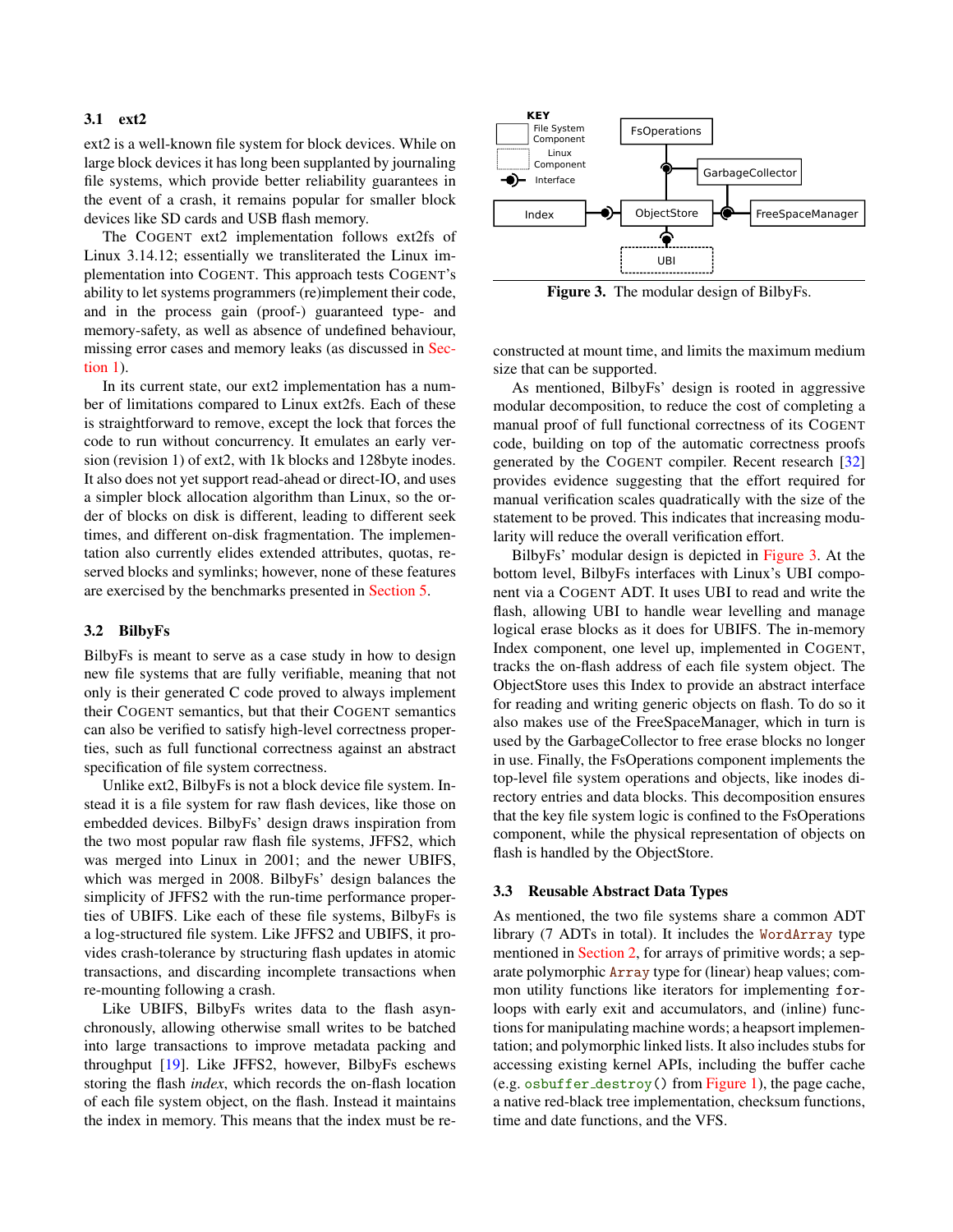Some care is needed when designing ADTs that respect and enforce the constraints of COGENT's linear type system. For example, the function for accessing an element of the general polymorphic Array type must make sure that the element cannot be accessed a second time, inadvertently giving two writable references to a single value, which violates the constraints of the linear type system. This is why we have a separate WordArray type for strings of (non-linear) machine words. When accessing array-elements read-only, no such removal is needed: the type system guarantees that the aliasing is safe in such cases.

While designing and implementing ADTs thus requires some skill, it should be a relatively rare activity because ADTs are freely reusable. Given that our current ADT library is shared between the two relatively different file systems, we expect that it should be completely reusable for other file system implementations as well.

## <span id="page-5-0"></span>4. Formal Verification

Recall from [Section 2.3](#page-3-2) that the COGENT compiler generates C code as well as a high-level Isabelle/HOL specification from the input COGENT program. In this section, we describe how this high-level specification facilitates further, formal reasoning at much reduced effort compared to traditional functional correctness verification as typified by e.g. seL4 [\[26\]](#page-12-3). To this end, we describe two BilbyFs high-level functional correctness properties that we proved.

### 4.1 Top-Level Correctness Specification

These proofs show that the sync() and iget() operations of BilbyFs are *functionally correct*, meaning that they behave correctly in accordance with a *top-level*, abstract specification for these operations. This abstract specification is written directly in Isabelle's higher-order logic. It is short enough that a human can audit it to ensure that it accurately captures the intended behaviour of these operations. A complete description of our top-level specifications is available in separate work  $[3]$ . The top-level specifications for sync() and iget() are depicted in [Figure 4.](#page-6-0) The total line count of both specifications including all their dependencies is 239 lines of Isabelle/HOL.

sync() and iget() each implement the corresponding functions expected of the Linux VFS layer. The sync() operation synchronises the current in-memory state of the file system to physical storage. The in-memory state may differ from the physical state because, as mentioned in [Sec](#page-4-1)[tion 3.2,](#page-4-1) BilbyFs buffers pending writes in memory to improve metadata packing and throughput. The top-level *abstract file system* (AFS) specification for sync(), afs\_sync, operates over the abstract file system state afs, which tracks the state of the physical storage medium (med), the pending in-memory medium updates (updates), and whether the file-system is currently read-only (is readonly). The specification says that sync() first checks whether the file system

is read-only, in which case an appropriate Error code is returned with the file system state unchanged (lines 2 and 3). Otherwise, it applies the in-memory updates to the physical medium.

Its specification is sufficiently nondeterministic to capture the behaviour of a correct file system under the situation when the in-memory updates are only partially applied, perhaps because of a flash device failure part-way through. For this reason, the specification allows any number of updates  $n$  (line 5) to succeed, between 0 and the total number of updates currently in-memory (i.e. length (updates  $afs$ )). It then (lines 8 and 9) applies the first n updates toapply to the physical medium med  $afs$  of file system state  $afs$ , and remembers the updates that remain to be applied rem. If all updates were applied, it returns Successfully, yielding the new file system state (lines 10 and 11). Otherwise (lines 12 to 14), it returns an appropriate error code, selected nondeterministically because the specification abstracts away from the precise reason *why* the failure might have occurred. In case of an I/O error (eIO), the file system is also put into read-only mode.

The iget() operation looks-up inodes on the physical medium. It takes a inode number inum and a VFS inode structure vnode. It first (line 2) checks whether an inode with the given inode number exists in the file system. To do so it must consult both the in-memory and on-medium state, computing via the expression updated afs  $afs$  what the file system state *would be* if it were synchronised to the medium. If the inode number is not present (lines 11 and 12) an appropriate error code is returned. Otherwise, the iget() specification reads the inode with that number from the medium (line 4) and then returns appropriately based on whether the inode read succeeded (lines 6 and 7) or produced an error (lines 8 an 9). In the case of Success, the inode must be converted to a VFS inode structure for interoperating with the Linux VFS. Observe that the iget() specification does not return an updated afs structure: thus its type signature automatically captures that it can never modify the abstract file system state.

Note that the iget() specification intentionally elides interaction with the Linux inode cache. These are managed by a trivial amount of C code that sits between the Linux VFS layer and the BilbyFs implementation as produced by the COGENT compiler. Incorporating them into the COGENT implementation of BilbyFs (and thus into e.g., the iget() specification) would add little value, as these caches would be just large unverified ADTs and opaque to COGENT and the verification.

#### 4.2 Functional Correctness Proof

We prove the correctness of the BilbyFs sync() and iget() operations, against their top-level specifications of [Figure 4.](#page-6-0) The proof follows the modular decomposition of the BilbyFs implementation from [Figure 3](#page-4-0) (see [Section 3.2\)](#page-4-1). For both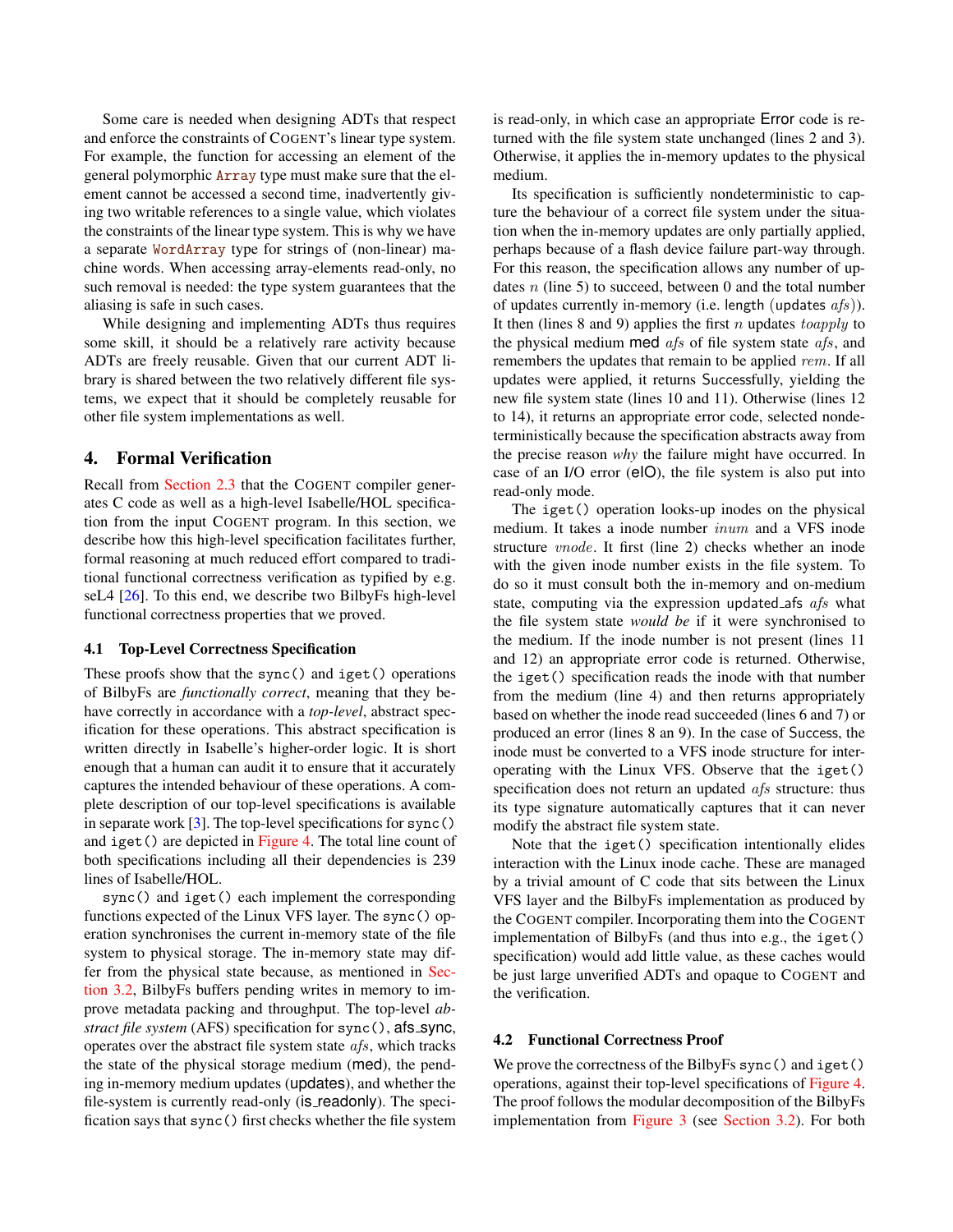```
1 afs_sync afs \equiv2 if is readonly afs then
3 return (afs, Error eRoFs)4 else do
5 n \leftarrow \text{select} \{0..\text{length} (\text{update } afs)\};6 let \textit{updates} = \text{updates} \; \textit{afs};7 (toapply, rem) = (take n updates, drop n updates);
8 afs = (afs(\text{med} := \text{apply}\_\text{update} to apply(\text{med }afs),9 updates := rem();
10 in if rem = || then
11 return (afs, Success () )12 else do
13 e \leftarrow select {eIO, eNoMem, eNoSpc, eOverflow};
14 return (afs(|is\_readonly := (e = elO)|), Error e)15 od
16 od
                                                                  1 afs_iget afs inum vnode \equiv2 (if inum \in dom (updated afs afs) then
                                                                  3 do
                                                                  4 r \leftarrow read afs inode afs inum;
                                                                  5 case r of
                                                                  6 Success inode \Rightarrowreturn (inode2vnode inode, Success ())
                                                                  8 | Error e \Rightarrow9 return (vnode, Error\ e)10 od
                                                                  11 else
                                                                  12 return (vnode, Error \, eNoEnt))
```
<span id="page-6-0"></span>Figure 4. Top-level specifications for sync() and iget(), against which their BilbyFs COGENT implementations are verified.



<span id="page-6-1"></span>Figure 5. Modular functional correctness proof of BilbyFs.

operations, we prove the full component chain up to the UBI component.

[Figure 5](#page-6-1) depicts the structure of this proof. At the top, we prove that the code for the VFS-facing component of BilbyFs, called FsOperations, correctly *refines* its high-level specification as given in the abstract file system specification (AFS) of [Figure 4.](#page-6-0) To complete this proof we formally define how to map the abstract file system state ( $afs$  of [Fig](#page-6-0)[ure 4\)](#page-6-0) to the concrete file system state as implemented in COGENT. For instance, the abstract in-memory list of updates (updates  $afs$  of [Figure 4\)](#page-6-0) corresponds to an in-memory buffer where pending medium-writes are stored. The mapping from the former to the latter requires parsing the physical buffer contents (a list of bytes). In addition, the physical medium state (med *afs*) corresponds to the state of the UBI component of BilbyFs, which provides the interface to the flash storage. Similar to the in-memory buffer, mapping the state of the UBI component to its abstract representation in the AFS requires logically mimicking the file system mount operation, to parse the entire physical medium. In this sense, our proofs deal directly with the raw bytes stored in-memory and on-flash by the file system.

The FsOperations proof relies on formal assumptions about the ObjectStore. Those assumptions form an *axiomatic* specification of the ObjectStore, which serves as a compact representation of its correctness that abstracts away from its implementation details.

For sync(), the proof proceeds by establishing that the ObjectStore implementation indeed satisfies these axioms. This proof in turn makes use of axiomatic specifications for the components on which the ObjectStore relies, the Index and FreeSpaceManager, whose COGENT implementations we also prove satisfy their axioms. The proof bottoms out at the UBI component which, being entirely abstract, is captured by an axiomatic specification only. The validity of the entire functional correctness proof then rests on the validity of the assumptions encoded in the UBI specification. We return to these assumptions later in [Section 4.4.](#page-7-1)

#### 4.3 Ease of Proof

While they establish a similar property, these proofs are far simpler than e.g. the comparable functional correctness proofs of seL4 [\[26\]](#page-12-3). Just as with seL4, the functional correctness proof here relies on establishing global invariants of the abstract specification and its implementation. For BilbyFs, the invariants include e.g. the absence of link cycles, dangling links and the correctness of link counts, as well as the consistency of information that is duplicated in the file system for efficiency.

Importantly, unlike with seL4, none of the invariants have to include that in-memory objects do not overlap, or that object-pointers are correctly aligned and do point to valid objects. All of these details are handled automatically by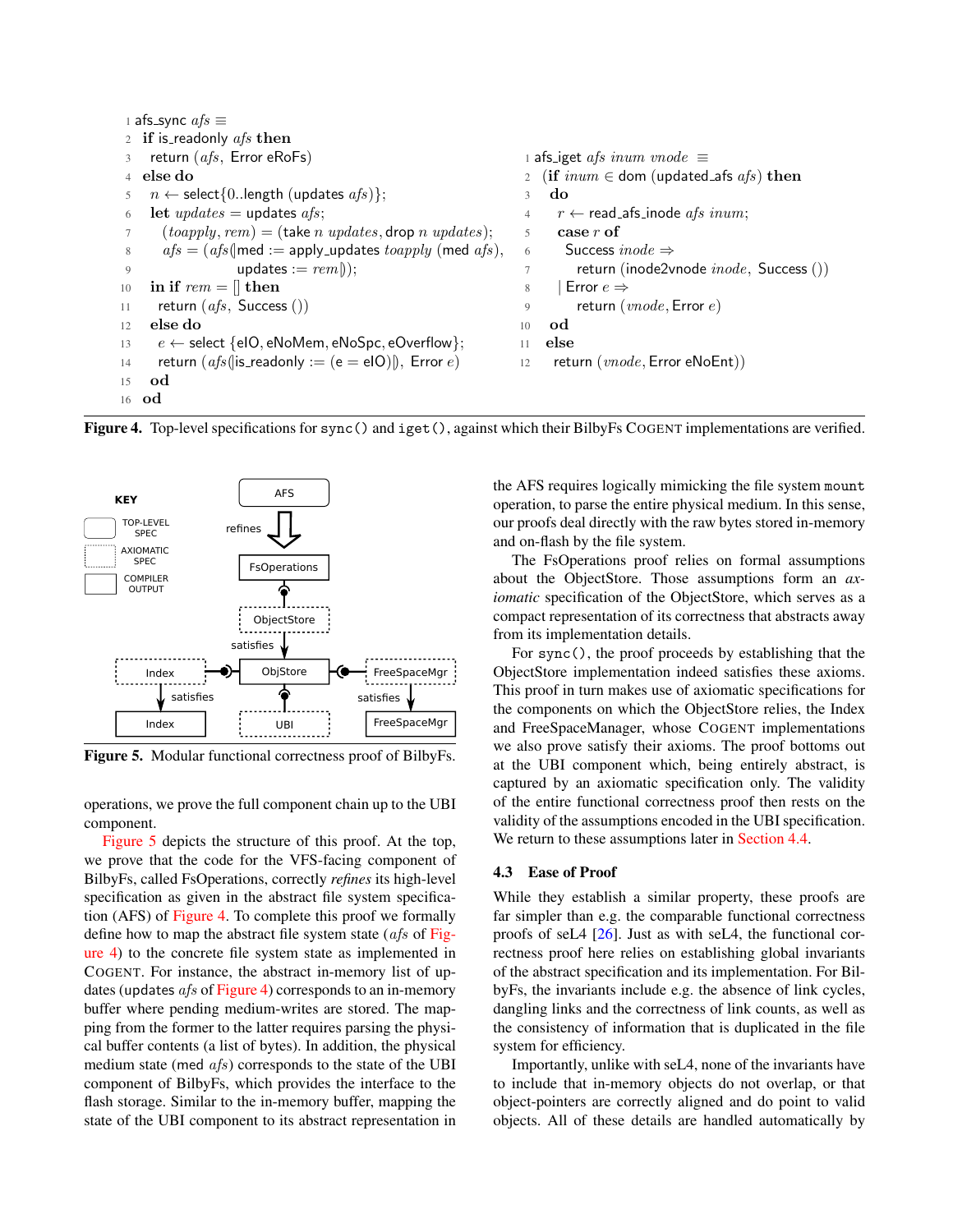COGENT's type system and are justified by the C code correctness proofs generated by the COGENT compiler.

Even better, when proving that the file system correctly maintains its invariants, we get to reason over pure, functional specifications of the COGENT code. Because they are pure functions, these specifications do not deal with mutable state (as e.g., the seL4 ones do). Thus when proving that they satisfy their invariants, or refine the top-level AFS, we need not resort to cumbersome machinery like separation logic [\[40\]](#page-12-19): each function can be reasoned about by simply unfolding its definition, and the presence of separation between objects  $x$  and  $y$  follows trivially from  $x$  and  $y$  being separate variables.

Functional programmers have long recognised, and advocated for, the benefits afforded by reasoning over pure functions. COGENT puts these benefits directly into the hands of verification engineers without the need for a large, untrusted run-time system.

#### <span id="page-7-1"></span>4.4 Assumptions and Invariants

As mentioned above, the BilbyFs proofs rest on the assumptions made about the Linux UBI component, as encoded in its axiomatic specification. At present, these assumptions are a little more restrictive than could be expected of a flash memory in practice. In particular, the axiom for the ubi write function, which takes a buffer and writes it to the flash, states that either the entire write succeeds, or it fails leaving the flash unchanged. In practice, this write may be spread across multiple flash pages, each of which may succeed or fail and for which failure may leave the flash page only partially-written, or even corrupted [\[48\]](#page-13-6). With additional work, these assumptions can be made fully realistic.

The proofs assume that the file system invariant holds before invoking sync() and iget(), and we prove that these operations maintain it. The invariant talks about the contents of erase-blocks and wbuf, the in-memory buffer that stores pending updates. It asserts that the contents of erase-blocks and wbuf must form a valid log, i.e., data can be parsed as a sequence of valid transactions. After parsing, the logical representation of a transaction is a list of file system objects such as inode, directory entry and data blocks. The invariant also says that each transaction has a unique transaction number that indicates the order in which transactions must be applied when mounting the file system.

## <span id="page-7-0"></span>5. Evaluation

We evaluate COGENT from two perspectives: its ease-of-use as a systems language and verification target, and how well file systems implemented in COGENT perform.

#### 5.1 Experience with COGENT

## 5.1.1 COGENT as a systems implementation language

In order to shed light on COGENT's usability as a systems programming language, we briefly describe the experience

of developing our ext2 and BilbyFs implementations. In both cases, we started from a C implementation. In the case of ext2, this was Linux's ext2fs implementation; for BilbyFs it was our own implementation of the file system that was used to prototype its modular design. The two file systems were written by separate developers, but in the case of BilbyFs the same developer wrote both its C and COGENT implementations. Both developers were already familiar with functional programming, the ext2 developer is an undergraduate student.

Naturally, the COGENT language evolved in the process – at the time of the initial implementations, the language had linear types but no polymorphism and limited support for loops. The developers jointly wrote the shared ADT library, and the ext2 developer spent considerable time assisting with COGENT toolchain design and development. Unfortunately, this makes it infeasible to give accurate effort estimates for how long each file system would have taken to write had the language and toolchain been stable, as they are now.

Having to adopt COGENT's functional style was not a major barrier for either developer; indeed one reported that COGENT's use of nested let-expressions for sequencing and error handling aided his understanding of the potential control paths of his code. While both had to get used to the linear type system, both reported that this happened quite quickly and that the linear type system generally did not impose much of a burden when writing ordinary COGENT code. Both developers noted the usefulness of COGENT's linear types for tracking memory allocation and catching memory leaks.

Where linear types did cause friction was mostly when having to design the shared ADT interfaces to respect the constraints of the type system, as mentioned earlier in [Sec](#page-4-2)[tion 3.3.](#page-4-2) Another place where linear types caused friction was when implementing the rename() operation in CO-GENT. rename() takes two directory arguments, the source and target directory of the file to be renamed. In case of renaming a file without changing its directory, these two arguments are identical. As COGENT does not allow such aliasing, we need two versions of this operation, leading to about 150 lines of essentially replicated code.

Both developers reported that the strong type system provided by COGENT decreased the time they usually would have spent debugging, which is to be expected. Logic bugs, which cannot be captured by the static semantics, can remain in COGENT code and are harder to debug because of lack of tool support. The developers, however, found comparatively few bugs in the COGENT code; the vast majority of bugs were in the C wrapper code or, to a lesser degree, in the C ADT implementations. Both developers reported that they felt that the COGENT support for a template-style C extension increased productivity in writing ADT implementations. Another reported benefit of COGENT's pluggable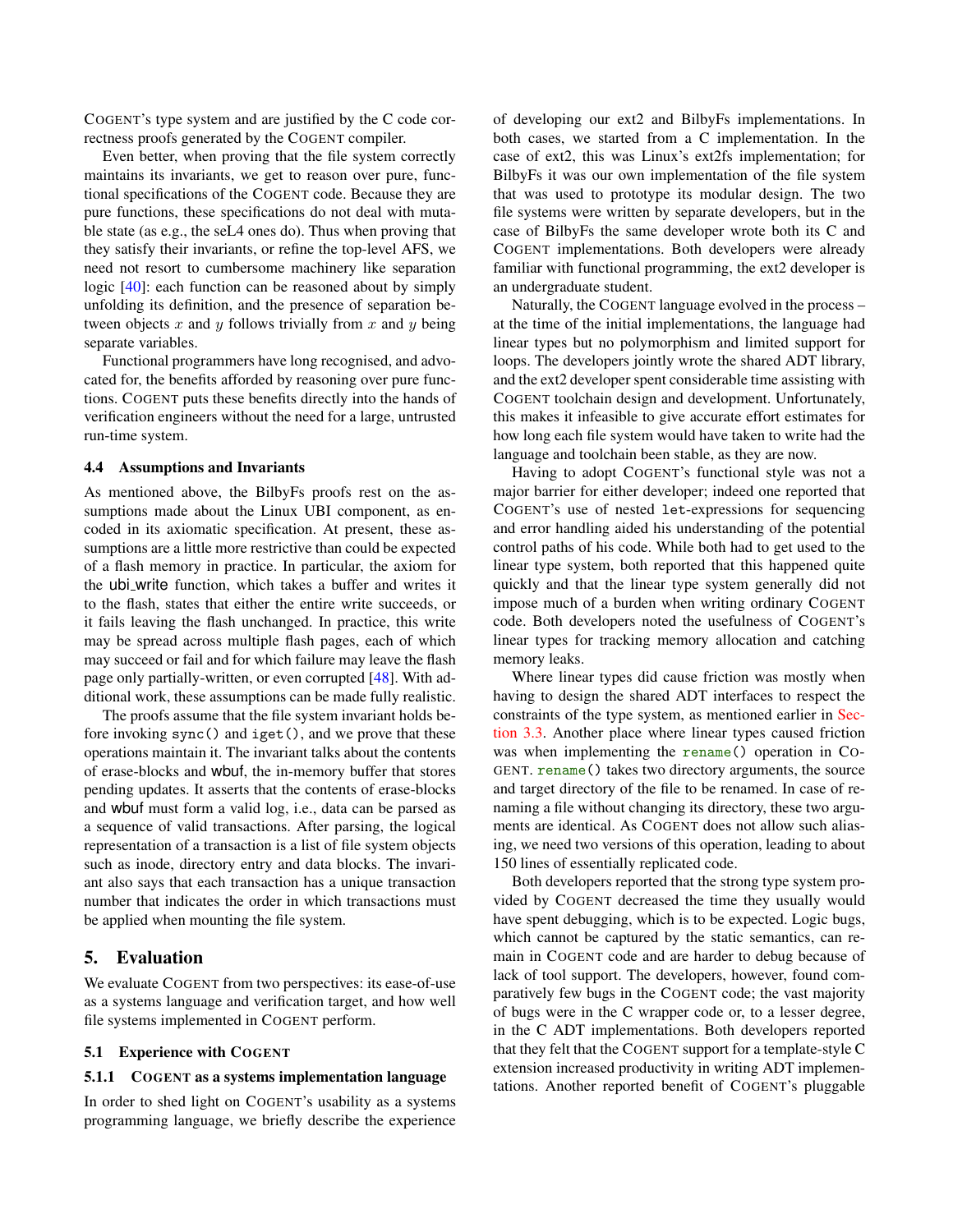| System         | $\perp$ native C | COGENT | generated C |
|----------------|------------------|--------|-------------|
| ext2           | 4.077            | 2.789  | 12,066      |
| <b>BilbyFs</b> |                  | 4.643  | 18.182      |

ADTs was the ability to switch-in different ADT implementations to aid debugging.

<span id="page-8-0"></span>Table 1. Implementation source lines of code, native vs. COGENT, measured with sloccount. Generated line counts include ADTs.

[Table 1](#page-8-0) shows the source code sizes of the two systems. For the native ext2 system (i.e. the Linux code) we exclude code that implements features our COGENT implementation does not currently support. We can see that for the ext2 system, the COGENT implementation is about 2/3 the size of C. BilbyFs' COGENT implementation is larger than ext2's relative to their respective native C implementations. This is because BilbyFs makes much heavier use of the various ADTs from the common ADT library, some of which present fairly verbose client interfaces in their current implementation.

The current COGENT language can be viewed as a core language: we intentionally kept it minimal, without much syntactic sugar or support for common usage patterns. Rather than speculating about the optimal set of language shortcuts, we implemented the two case studies in the core language. This was obviously a source of frustration for both developers, but it gave us a better understanding of which additions are actually worthwhile. For example, code sequences as depicted in [Figure 1,](#page-2-0) where the error handling code simply frees all the memory allocated in the sequence so far before returning an error value, are common. The programmer should not have to write such boilerplate code, especially because the type system provides sufficient information for the compiler to identify the objects that have to be destroyed before returning. Language support for this and other common patterns can be added fairly easily: as the compiler will just desugar these patterns into core language constructs, they do not affect the verification or code generation at all, and are orthogonal to the issues discussed here.

The blowout in size of the generated C code in [Table 1](#page-8-0) is mostly a result of normalisation steps applied by the CO-GENT compiler. Most of this is easily optimised away by the C compiler. However, we found that gcc's optimiser does an unsatisfactory job of optimising operations on large structs, resulting in unnecessary copy operations left in the code. This could be addressed by producing more optimised CO-GENT output for such cases.

It is also quite difficult to analyse performance of CO-GENT code, as links between assembly output and COGENT source code tend to be convoluted.

## 5.1.2 COGENT as a verification target

COGENT was carefully designed to provide a usable verification target for higher-level reasoning on top of its functional semantics. Specifically, we took care to ensure its semantics

could be directly encoded as a pure, side-effect-free function in Isabelle's higher-order logic.

Recall from [Section 2.3](#page-3-2) that the COGENT compiler proves refinement, which means that reasoning about the generated specification is sound with respect to the generated C code, in that any property proved of the former is guaranteed to hold for the latter.

The linear type system is critical here, as we can only give COGENT a purely functional semantics because the linear types limit aliasing. Pure functions are naturally easy to reason about, especially by exploiting powerful yet sound automated tools like Isabelle's rewriting engine.

Compared to the seL4 project [\[26\]](#page-12-3), the proofs generated by the COGENT compiler roughly correspond to the second refinement step from the intermediate executable specification to C code (except that the COGENT code is higherlevel). Klein at al. [\[26\]](#page-12-3) reports that one third of the total seL4 verification effort went into that step (not counting re-usable libraries and frameworks), so we can confidently predict that our co-generation automates at least a third of the overall effort of producing a completely verified file system. The savings are likely to be higher, as COGENT already proves a number of properties like correct pointer typing that in seL4 needed complex invariants established in the first refinement step, from abstract to executable specification [\[25\]](#page-12-9).

The verification found six defects in the already tested and benchmarked BilbyFs implementation. Three of these occurred in serialisation functions, and three in the sync() implementation itself. Serialisation and de-serialisation are mechanical and tedious to write, which makes them prime candidates for further language and proof generation support.

The effort for verifying the complete file system component chain for the functions sync() and iget() in BilbyFs was roughly 9.25 person months, and produced roughly 13,000 lines of proof for the 1,350 lines of COGENT code. 4.5 person months,  $\approx 4,000$  lines of proof, of these were spent on serialisation/de-serialisation functions ( $\approx 850$  lines of COGENT code), which, as mentioned, could be further automated. An additional  $\approx$ 1,500 of the  $\approx$ 13,000 lines of proof are libraries. The sync()-specific proof size is just about 5,700 lines and took 3.75 person months for  $\approx$ 300 lines of COGENT code. The iget() proofs took 1 person month for  $\approx$ 1,800 lines of proof and  $\approx$ 200 lines of COGENT code.

This compares favourably with traditional C-level verification as for instance in seL4, which spent 12 person years with 200k lines of proof for 8,700 source lines of C code. Roughly 1.65 person months per 100 C source lines in seL4 are reduced to  $\approx 0.69$  person months per 100 COGENT source lines in COGENT.

#### 5.2 COGENT performance

The evaluation platform for the ext2 file system is a fourcore i7-6700 running at 3.1 GHz, with a Samsung HD501JL 7200RPM 500G SATA disk, running Linux kernel 4.3.0-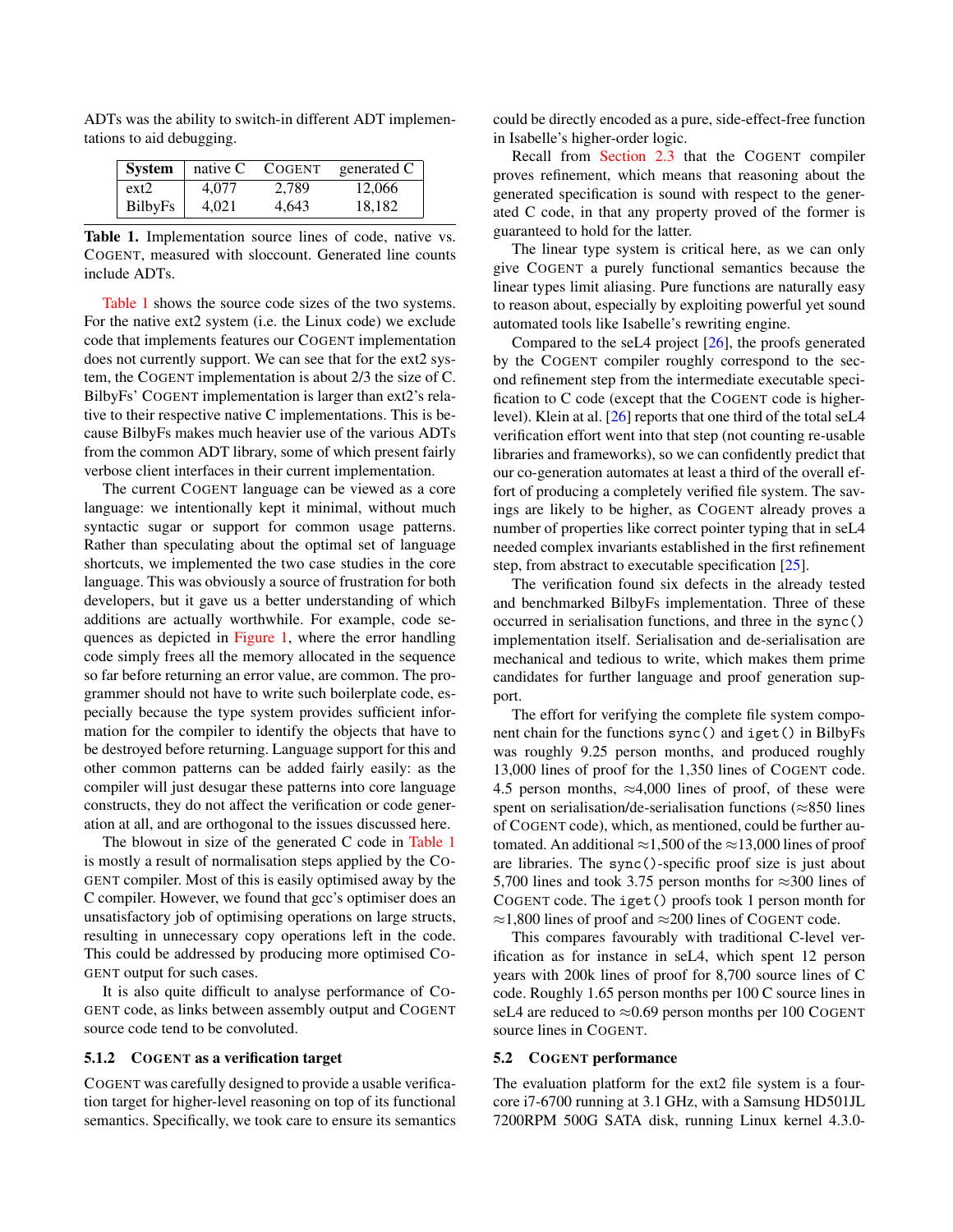

<span id="page-9-0"></span>Figure 6. IOZone throughput for random 4 KiB writes.

1 from the Debian 8.0 distribution. To reduce run-to-run variability, we disable all but one core. For the BilbyFs evaluations we use a Mirabox with 1 GiB of NAND flash, a Marvell Armada 370 single-core 1.2 GHz ARMv7 processor and 1 GiB of DDR3 memory, running Linux kernel 3.17 from the Debian 6a distribution.

#### 5.2.1 I/O microbenchmarks

We use the IOZone file system microbenchmarks [\[20\]](#page-12-20) to evaluate basic performance. We use the default settings for an automated run, but include the cost of 'flush' at the end of each write for ext2.

[Figure 6](#page-9-0) shows performance on random writes. For BilbyFs, we do not include the cost of 'flush' at the end of each write since it completely hides the overhead of the COGENT implementation. BilbyFs shows a 5% throughput degradation in the worst case (64KiB files) for the COGENT version. The CPU load is around 20% compared to 15% on the C version. This is mostly the effect of redundant memory copy operations in the generated C code when passing structs on the stack.

On the other hand COGENT ext2 shows a modest improvement in throughput. CPU usage for COGENT and native Linux are the same at around 10%. We used blktrace to investigate; it appears that the COGENT implementation is slightly slower, which means that disk I/O operations hit the disk more often, instead of being merged in the I/O queue. We speculate that the on-disk firmware does a better job of scheduling disk writes than the Linux CFQ I/O scheduler.

[Figure 7](#page-9-1) shows sequential write performance. Again, CO-GENT outperforms Linux native for ext2, with very similar CPU load (around 10%). Indirect blocks have to be allocated at 512 KiB and a double-indirect block at 1024 KiB, causing the dips at these points. Again, tracing the I/O patterns show more, and more frequent, disk I/Os for the COGENT implementation. BilbyFs shows a throughput degradation of about 10% with CPU usage of 20% compared to the 15% of the C version. This degradation is explained by the same reasons presented for [Figure 6.](#page-9-0)



<span id="page-9-1"></span>Figure 7. IOZone throughput for sequential 4 KiB writes.



<span id="page-9-2"></span>Figure 8. Random write performance on RAM disk.

In order to identify overheads resulting from the use of COGENT, without disk artifacts perturbing the results, we re-run the ext2fs benchmarks on a RAM disk, created as follows:

```
1 modprobe rd rd_size =1048576
2 dd if =/ dev / zero of =/ dev / ram0 bs =1 M
3 mkfs -t ext2 -O none -r 0 -I 128 -b 1024 \
    /dev/ram0
```
[Figure 8](#page-9-2) shows that without physical I/O, COGENT is slightly slower than native Linux, as expected. This confirms that the performance differences observed in the IO benchmarks are indeed the result of disk artifacts. The  $(\pm 8\%)$  error bars (showing standard deviation on ten runs) are because of CPU contention with other system activity; they are larger for COGENT because its slightly longer running time gives more opportunity for such contention.

#### 5.2.2 File-system macro benchmarks

For a macro benchmark that exposes present limitations of COGENT, we run postmark [\[22\]](#page-12-21), a benchmark that emulates a busy mail server by creating and deleting many small files. For ext2 tests, we configure the benchmark to start with 50,000 files of size 10,000 bytes each, and run on a RAM disk, so that I/O latency will not mask COGENT overheads. BilbyFs results are on a RAM disk that emulates the MTD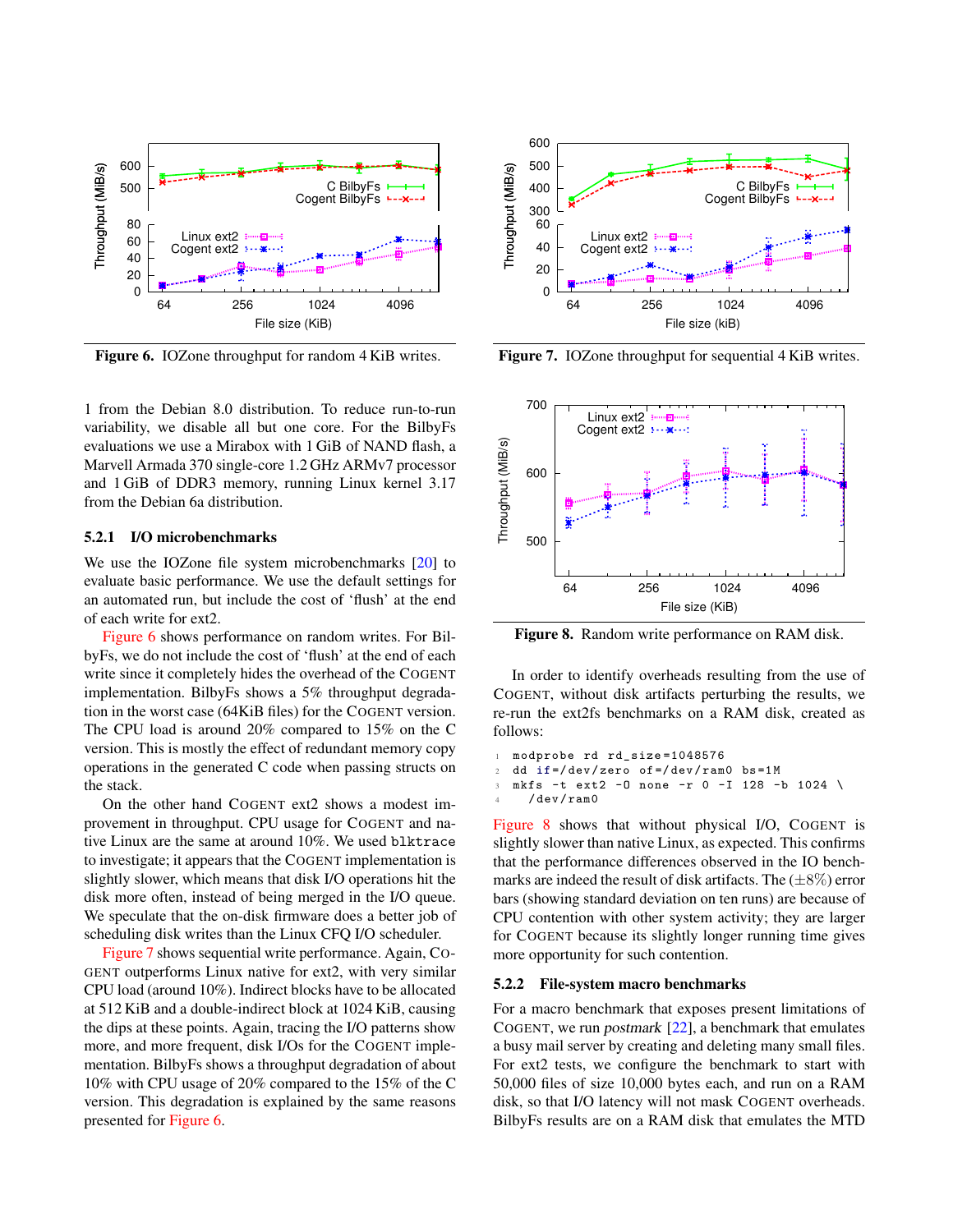|                       | <b>Total time</b> | creation  | read rate |
|-----------------------|-------------------|-----------|-----------|
| <b>System</b>         | sec               | files/sec | kB/sec    |
| $C$ ext $2$           | 10                | 5025      | 248       |
| COGENT ext2           | 21                | 2393      | 118       |
| C BilbyFs             |                   | 33375     | 431       |
| <b>COGENT BilbyFs</b> | 10                | 20025     | 259       |

<span id="page-10-0"></span>Table 2. Postmark run summary, CPU usage is 100% in all cases.

interface, this time on the same i7 machine that we use for the ext2 tests. BilbyFs' file creation times are much faster than ext2's, so we increased the initial number of files to 200,000.

[Table 2](#page-10-0) shows the results, each of the values is the mode of ten runs. Typically five or six of the ten runs have essentially the same performance, the rest is worse as benchmarking overlaps with unavoidable system activity. We can see significant degradation of the COGENT implementations, a factor around two for ext2 on the RAM disk, and 1.5 times for BilbyFs.

Profiling COGENT ext2 performance shows that most of the time is spent in converting from in-buffer directory entries to COGENT's internal data type. A better implementation of the directory handling code could reduce this problem.

BilbyFs' bottleneck is in a function that summarises information about newly created files for the log. The same function shows as a bottleneck in both C and COGENT versions, but in the COGENT version it takes about three times as long.

The underlying reason for these results is that the CO-GENT compiler is at present overly reliant on the C compiler's optimiser. In particular, it passes many structs on the stack, which result in much extra copying, which the C compiler fails to optimise away. Further work is needed to generate code that is more in line with the C compiler's optimisation capabilities.

## 6. Related Work

Functional verification of file systems belongs to systems verification in general. Klein [\[24\]](#page-12-22) gives an overview of the early work in this area. The more recent achievements are the comprehensive verification of the seL4 microkernel [\[25,](#page-12-9) [26\]](#page-12-3), the verification stack of the Verisoft project [\[1,](#page-11-6) [2\]](#page-11-7), the increase of verification productivity in CertiKOS [\[12,](#page-11-8) [13\]](#page-12-23), and the full end-to-end application verification in Ironclad [\[15\]](#page-12-4), which builds on a modified verified Verve kernel [\[51\]](#page-13-7).

We share the vision for end-to-end systems verification with Ironclad, with verified file systems as a major component, but we are not ready to sacrifice performance as they do. Although our case studies interface with Linux for meaningful evaluation, COGENT is designed to integrate with the verification stack of the seL4 kernel, which will allow a verified COGENT file system to run in protected isolation from legacy applications for a truly minimal TCB.

*Verified File Systems* Early Z specifications of file systems are those by Morgan and Sufrin [\[33\]](#page-12-24) for UNIX, and Bevier et al [\[7\]](#page-11-9) for a custom file system. Arkoudas et al [\[5\]](#page-11-10) verify two key operations on the block-level of a file system, but the result remains partial and the authors even argue that system components such as file systems will probably always remain beyond the reach of full correctness proofs.

Joshi and Holzman [\[21\]](#page-12-25) proposed a file system verification challenge, which our work fits into. The aim of this paper was not to provide a full file system verification, but rather to show that high-level file system properties are possible to prove down to the low-level implementation at the same proof productivity as reasoning about higher-level specifications. There is plenty of previous work that shows proofs about such high-level specifications. Our work closes the gap to code. For instance, Hesselink and Lali [\[18\]](#page-12-5) manage to prove a file refinement stack that goes down to a formal model, but assumes an infinite storage device and other simplifications, and does not end in code. The Event B refinement proof by Damchoom et al [\[9\]](#page-11-1) similarly does not end in code. In theory, Event B can generate code from low-level models, but neither of these verifications are close enough to achieve usable file system implementations, let alone high performance.

The most realistic high-level Flash file system verification work to date is conducted using the KIV tool [\[39\]](#page-12-26) and goes from the Flash device layer up to a Linux VFS implementation [\[11,](#page-11-2) [44,](#page-13-8) [45\]](#page-13-9). The verification work is still in progress and the current code generation from low-level models targets Scala running on a Java Virtual Machine, which implies run-time overheads and dependency on a large language runtime. It may be fruitful to investigate a COGENT backend for this work.

Maric and Sprenger [\[31\]](#page-12-27) investigate the issue of crash tolerance in file systems, and previously Andronick [\[4\]](#page-11-11) formally analysed similar issues for tearing in smart cards with persistent storage. COGENT does not provide any special handling for crash tolerance, but the generated specifications are detailed enough to facilitate reasoning about it. Chen et al [\[8\]](#page-11-3) take cash tolerance to the level of a complete file system in a proof that includes functional correctness of an implementation in Coq. This Coq implementation is roughly on the same level as the Isabelle/HOL specifications generated out of COGENT. Their work is a strong argument that CO-GENT is hitting the right level of abstraction.

Another stream of work in the literature focuses on more automatic techniques such as model checking and static analysis [\[14,](#page-12-28) [41,](#page-12-8) [52\]](#page-13-10). While in theory these techniques could be used to provide similar guarantees as COGENT, this has not yet been achieved in practice. Instead of providing guarantees, such analyses are more useful as tools for efficiently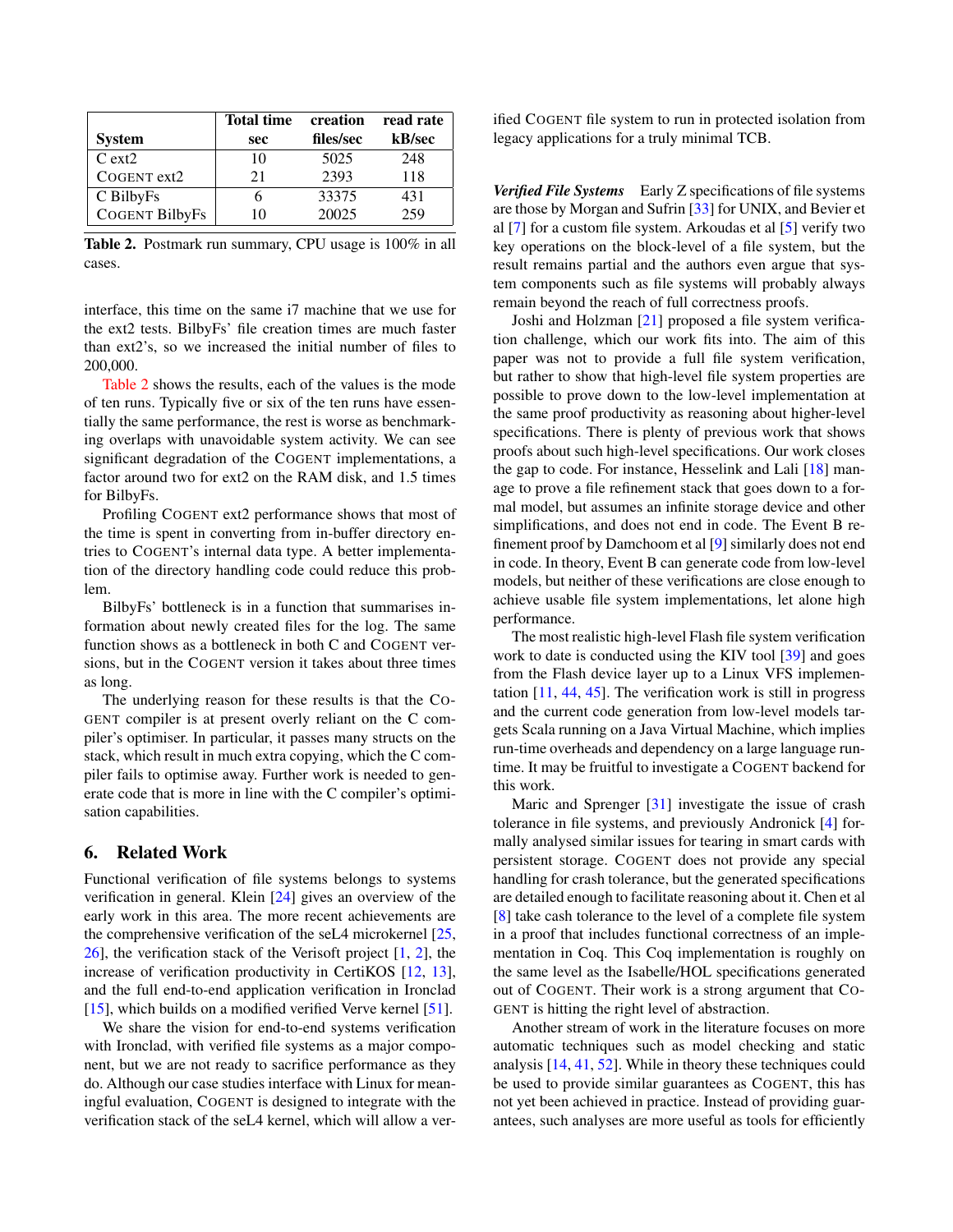finding defects in existing implementations. They also do not provide a path to further higher-level reasoning.

## 7. Conclusions

We have presented an approach to prove the functional correctness of low-level file system code. We build on COGENT, a certifying compiler that produces C code, Isabelle/HOL specifications, and translation correctness proofs, and we prove properties about the generated specifications in Isabelle/HOL. Composed with the compiler correctness proof, we obtain proofs about the C code.

We find that COGENT not only allows non-experts in formal verification to write provably-safe, fully realistic file system code, it is also the key step to lowering the effort and complexity for the full mechanical verification of file systems against high-level formal specifications.

Our evaluation shows that on a real disk our present file system implementations in COGENT have almost identical throughput with their C counterparts, with slightly more CPU usage. Furthermore, we find that this degradation can, in many cases, be avoided by improving the COGENT compiler output, such that it is less dependent on the optimiser of the underlying C compiler.

COGENT is a sequential language. Although it allows asynchronous disk access, obvious future work is full concurrency. While not a trivial transition, we believe the linear type system of COGENT will help: it lets the compiler keep track of memory locations and side effects. Moreover, the high-level functional semantics can already be executed fully concurrently — sequentialisation happens through the explicit states that the programmer can see and pass through the program in COGENT, making interaction points explicit. Given additional suitable synchronisation primitives, if those states become more fine-grained, more concurrency becomes available.

## Acknowledgements

We would like to thank Andrew Baumann and Leonid Ryzhyk for insightful feedback on earlier drafts of this paper.

NICTA is funded by the Australian Government through the Department of Communications and the Australian Research Council through the ICT Centre of Excellence Program.

This material is based on research sponsored by Air Force Research Laboratory and the Defense Advanced Research Projects Agency (DARPA) under agreement number FA8750-12-9-0179. The U.S. Government is authorised to reproduce and distribute reprints for Governmental purposes notwithstanding any copyright notation thereon. The views and conclusions contained herein are those of the authors and should not be interpreted as necessarily representing the official policies or endorsements, either expressed or implied, of Air Force Research Laboratory, the Defense Advanced Research Projects Agency or the U.S. Government.

## References

- <span id="page-11-6"></span>[1] ALKASSAR, E., HILLEBRAND, M., LEINENBACH, D., SCHIRMER, N., STAROSTIN, A., AND TSYBAN, A. Balancing the load — leveraging a semantics stack for systems verification. *Journal of Automated Reasoning: Special Issue on Operating System Verification 42, Numbers 2–4* (2009), 389– 454.
- <span id="page-11-7"></span>[2] ALKASSAR, E., PAUL, W., STAROSTIN, A., AND TSYBAN, A. Pervasive verification of an OS microkernel: Inline assembly, memory consumption, concurrent devices. In *Proceedings of Verified Software: Theories, Tools and Experiments 2010* (Edinburgh, UK, Aug. 2010), vol. 6217 of *Lecture Notes in Computer Science*, pp. 71–85.
- <span id="page-11-5"></span>[3] AMANI, S., AND MURRAY, T. Specifying a realistic file system. In *Workshop on Models for Formal Analysis of Real Systems* (Suva, Fiji, Nov. 2015), pp. 1–9.
- <span id="page-11-11"></span>[4] ANDRONICK, J. Formally Proved Anti-tearing Properties of Embedded C Code. In *Proceedings of Second International Symposium on Leveraging Applications of Formal Methods, Verification and Validation* (Paphos, Cyprus, Nov. 2006), pp. 129–136. Invited Speaker.
- <span id="page-11-10"></span>[5] ARKOUDAS, K., ZEE, K., KUNCAK, V., AND RINARD, M. C. Verifying a file system implementation. In *Proceedings of the 6th International Conference on Formal Engineering Methods* (Seattle, WA, USA, Nov. 2004), vol. 3308 of *Lecture Notes in Computer Science*, pp. 373–390.
- <span id="page-11-4"></span>[6] BERTOT, Y., AND CASTÉRAN, P. *Interactive Theorem Proving and Program Development. Coq'Art: The Calculus of Inductive Constructions*. Texts in Theoretical Computer Science. An EATCS Series. 2004.
- <span id="page-11-9"></span>[7] BEVIER, W., COHEN, R., AND TURNER, J. A specification for the Synergy file system. Tech. Rep. Technical Report 120, Computational Logic Inc., Austin, Texas, USA, Sept. 1995.
- <span id="page-11-3"></span>[8] CHEN, H., ZIEGLER, D., CHAJED, T., CHLIPALA, A., KAASHOEK, M. F., AND ZELDOVICH, N. Using Crash Hoare logic for certifying the FSCQ file system. In *Proceedings of the 25rd ACM Symposium on Operating Systems Principles* (Monterey, CA, Oct. 2015), pp. 18–37.
- <span id="page-11-1"></span>[9] DAMCHOOM, K., BUTLER, M., AND ABRIAL, J.-R. Modelling and proof of a tree-structured file system in Event-B and Rodin. In *Proceedings of the 10th International Conference on Formal Engineering Methods* (Kitakyushu-City, Japan, Oct. 2008), vol. 5256 of *Lecture Notes in Computer Science*, pp. 25–44.
- <span id="page-11-0"></span>[10] ELPHINSTONE, K., AND HEISER, G. From L3 to seL4 – what have we learnt in 20 years of L4 microkernels? In *ACM Symposium on Operating Systems Principles* (Farmington, PA, USA, Nov. 2013), pp. 133–150.
- <span id="page-11-2"></span>[11] ERNST, G., SCHELLHORN, G., HANEBERG, D., PFÄHLER, J., AND REIF, W. Verification of a virtual filesystem switch. In *Proceedings of Verified Software: Theories, Tools and Experiments 2013* (Menlo Park, CA, USA, May 2013), vol. 8164 of *Lecture Notes in Computer Science*, pp. 242–261.
- <span id="page-11-8"></span>[12] GU, L., VAYNBERG, A., FORD, B., SHAO, Z., AND COSTANZO, D. CertiKOS: A certified kernel for secure cloud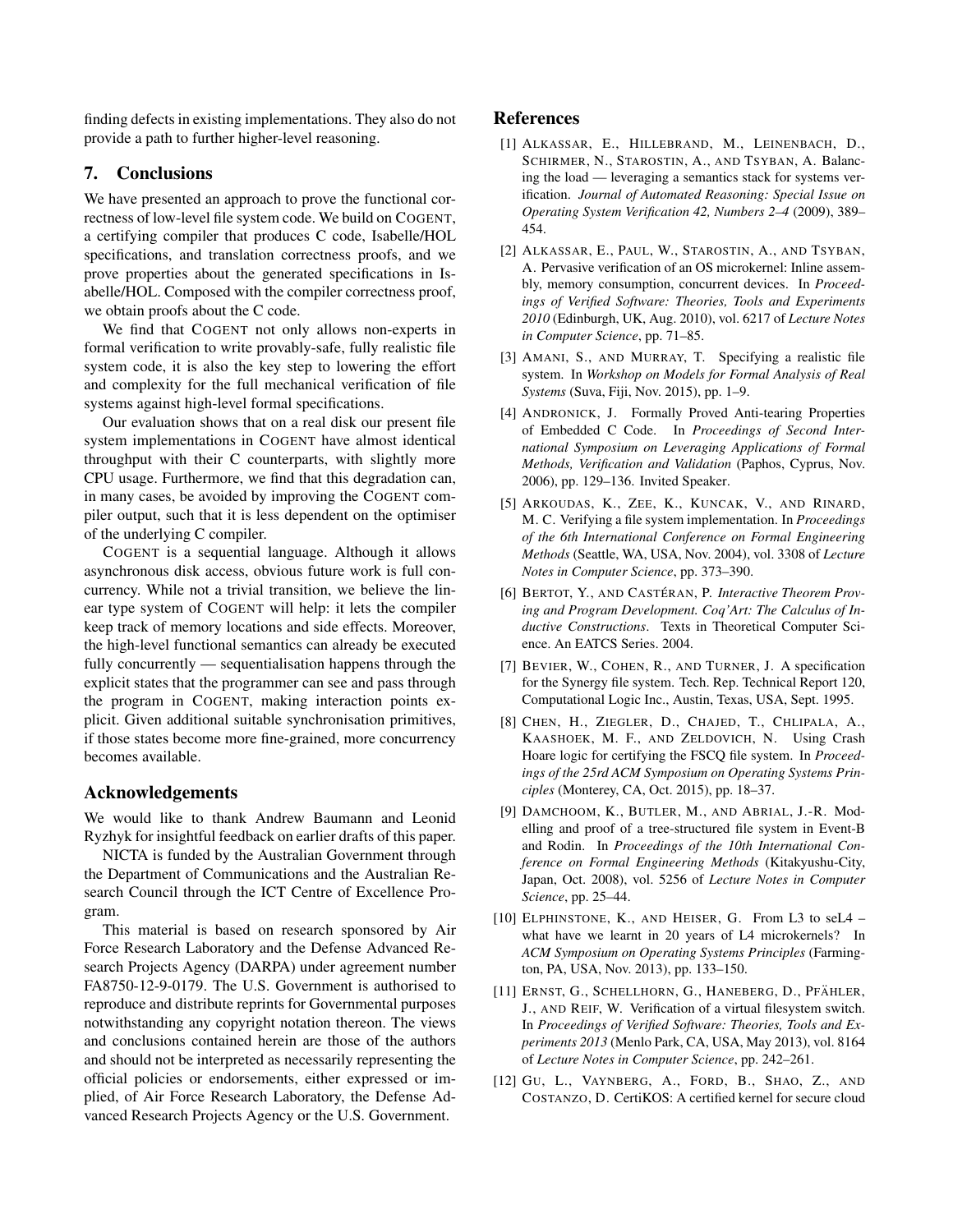computing. In *Proceedings of the 2nd Asia-Pacific Workshop on Systems (APSys)* (2011).

- <span id="page-12-23"></span>[13] GU, R., KOENIG, J., RAMANANANDRO, T., SHAO, Z., WU, X. N., WENG, S., ZHANG, H., AND GUO, Y. Deep specifications and certified abstraction layers. In *Proceedings of the 42nd ACM SIGPLAN-SIGACT Symposium on Principles of Programming Languages* (2015), pp. 595–608.
- <span id="page-12-28"></span>[14] GUNAWI, H. S., RUBIO-GONZÁLEZ, C., ARPACI-DUSSEAU, A. C., ARPACI-DUSSEA, R. H., AND LIBLIT, B. EIO: error handling is occasionally correct. In *Proceedings of the 6th USENIX Conference on File and Storage Technologies* (Feb. 2008), pp. 207–222.
- <span id="page-12-4"></span>[15] HAWBLITZEL, C., HOWELL, J., LORCH, J. R., NARAYAN, A., PARNO, B., ZHANG, D., AND ZILL, B. Ironclad apps: End-to-end security via automated full-system verification. In *USENIX Symposium on Operating Systems Design and Implementation* (Broomfield, CO, US, Oct. 2014), pp. 165– 181.
- <span id="page-12-10"></span>[16] The Heartbleed bug. <http://heartbleed.com>, [https://www.](https://www.openssl.org/news/secadv_20140407.txt) [openssl.org/news/secadv](https://www.openssl.org/news/secadv_20140407.txt) 20140407.txt, Apr. 2014. Accessed March 2015.
- <span id="page-12-0"></span>[17] HERDER, J. N., BOS, H., GRAS, B., HOMBURG, P., AND TANENBAUM, A. S. MINIX 3: A highly reliable, selfrepairing operating system. *ACM Operating Systems Review 40*, 3 (July 2006), 80–89.
- <span id="page-12-5"></span>[18] HESSELINK, W. H., AND LALI, M. I. Formalizing a hierarchical file system. In *Proceedings of the 14th BCS-FACS Refinement Workshop* (Eindhoven, The Netherlands, Nov. 2009), vol. 259 of *Electronic Notes in Theoretical Computer Science*, pp. 67–85.
- <span id="page-12-17"></span>[19] HUNTER, A. A brief introduction to the design of UBIFS, 03 2008.
- <span id="page-12-20"></span>[20] IOzone filesystem benchmark. <http://www.iozone.org/>.
- <span id="page-12-25"></span>[21] JOSHI, R., AND HOLZMANN, G. J. A mini challenge: build a verifiable filesystem. *Formal Aspects of Computing 19*, 2 (2007), 269–272.
- <span id="page-12-21"></span>[22] KATCHER, J. PostMark: A new file system benchmark. Tech. Rep. TR-3022, NetApp, October 1997.
- <span id="page-12-6"></span>[23] KELLER, G., MURRAY, T., AMANI, S., O'CONNOR-DAVIS, L., CHEN, Z., RYZHYK, L., KLEIN, G., AND HEISER, G. File systems deserve verification too! In *Workshop on Programming Languages and Operating Systems (PLOS)* (Farmington, Pennsylvania, USA, Nov. 2013), pp. 1–7.
- <span id="page-12-22"></span>[24] KLEIN, G. Operating system verification — an overview. *Sadhan ¯ a 34 ¯* , 1 (Feb. 2009), 27–69.
- <span id="page-12-9"></span>[25] KLEIN, G., ANDRONICK, J., ELPHINSTONE, K., MURRAY, T., SEWELL, T., KOLANSKI, R., AND HEISER, G. Comprehensive formal verification of an OS microkernel. *ACM Transactions on Computer Systems 32*, 1 (Feb. 2014), 2:1– 2:70.
- <span id="page-12-3"></span>[26] KLEIN, G., ELPHINSTONE, K., HEISER, G., ANDRONICK, J., ET AL. seL4: Formal verification of an OS kernel. In *ACM Symposium on Operating Systems Principles* (Big Sky, MT, US, Oct. 2009), pp. 207–220.
- <span id="page-12-13"></span>[27] LEROY, X. Formal certification of a compiler back-end, or: Programming a compiler with a proof assistant. In *Pro-*

*ceedings of the 33rd ACM SIGPLAN-SIGACT Symposium on Principles of Programming Languages* (Charleston, SC, USA, 2006), pp. 42–54.

- <span id="page-12-14"></span>[28] LEROY, X. Formal verification of a realistic compiler. *Communications of the ACM 52*, 7 (2009), 107–115.
- <span id="page-12-1"></span>[29] LIEDTKE, J. Improving IPC by kernel design. In *Proceedings of the 14th ACM Symposium on Operating Systems Principles* (Asheville, NC, US, Dec. 1993), pp. 175–188.
- <span id="page-12-12"></span>[30] Memory leak in Android Lollipop's rendering engine. [https://code.google.com/p/android/issues/detail?id=](https://code.google.com/p/android/issues/detail?id=79729#c177) [79729#c177](https://code.google.com/p/android/issues/detail?id=79729#c177), Dec. 2014. Accessed March 2015.
- <span id="page-12-27"></span>[31] MARIC, O., AND SPRENGER, C. Verification of a transactional memory manager under hardware failures and restarts. In *Proceedings of the 19th International Symposium on Formal Methods (FM)* (May 2014), vol. 8442 of *Lecture Notes in Computer Science*, pp. 449–464.
- <span id="page-12-18"></span>[32] MATICHUK, D., MURRAY, T., ANDRONICK, J., JEFFERY, R., KLEIN, G., AND STAPLES, M. Empirical study towards a leading indicator for cost of formal software verification. In *International Conference on Software Engineering* (Firenze, Italy, Feb. 2015), p. 11.
- <span id="page-12-24"></span>[33] MORGAN, C., AND SUFRIN, B. Specification of the UNIX filing system. *IEEE Transactions on Software Engineering 10*, 2 (1984), 128–142.
- <span id="page-12-16"></span>[34] NIPKOW, T., PAULSON, L., AND WENZEL, M. *Isabelle/HOL — A Proof Assistant for Higher-Order Logic*, vol. 2283 of *Lecture Notes in Computer Science*. 2002.
- <span id="page-12-15"></span>[35] POSIX filesystem test project. [http://sourceforge.net/p/]( http://sourceforge.net/p/ntfs-3g/pjd-fstest/ci/master/tree/) [ntfs-3g/pjd-fstest/ci/master/tree/]( http://sourceforge.net/p/ntfs-3g/pjd-fstest/ci/master/tree/). Retrieved Jan., 2016.
- <span id="page-12-7"></span>[36] O'CONNOR, L., RIZKALLAH, C., CHEN, Z., AMANI, S., LIM, J., NAGASHIMA, Y., SEWELL, T., HIXON, A., KELLER, G., MURRAY, T., AND KLEIN, G. COGENT: Certified compilation for a functional systems language. *CoRR abs/1601.05520* (2016).
- <span id="page-12-11"></span>[37] Apple's SSL/TLS bug. [https://www.imperialviolet.org/](https://www.imperialviolet.org/2014/02/22/applebug.html) [2014/02/22/applebug.html](https://www.imperialviolet.org/2014/02/22/applebug.html), Feb. 2014. Accessed March 2015.
- <span id="page-12-2"></span>[38] PALIX, N., THOMAS, G., SAHA, S., CALVÈS, C., LAWALL, J., AND MULLER, G. Faults in Linux: ten years later. In *Proceedings of the 16th International Conference on Architectural Support for Programming Languages and Operating Systems* (Newport Beach, CA, US, 2011), pp. 305–318.
- <span id="page-12-26"></span>[39] REIF, W., SCHELLHORN, G., STENZEL, K., AND BALSER, M. Structured specifications and interactive proofs with KIV. In *Automated Deduction – A Basis for Applications*, vol. 9 of *Applied Logic Series*. 1998, pp. 13–39.
- <span id="page-12-19"></span>[40] REYNOLDS, J. C. Separation logic: A logic for mutable data structures. In *Proceedings of the 17th Annual IEEE Symposium on Logic in Computer Science* (Copenhagen, Denmark, July 2002).
- <span id="page-12-8"></span>[41] RUBIO-GONZÁLEZ, C., AND LIBLIT, B. Defective error/pointer interactions in the Linux kernel. In *Proceedings of the 20th International Symposium on Software Testing and Analysis* (Toronto, ON, Canada, July 2011), pp. 111–121.